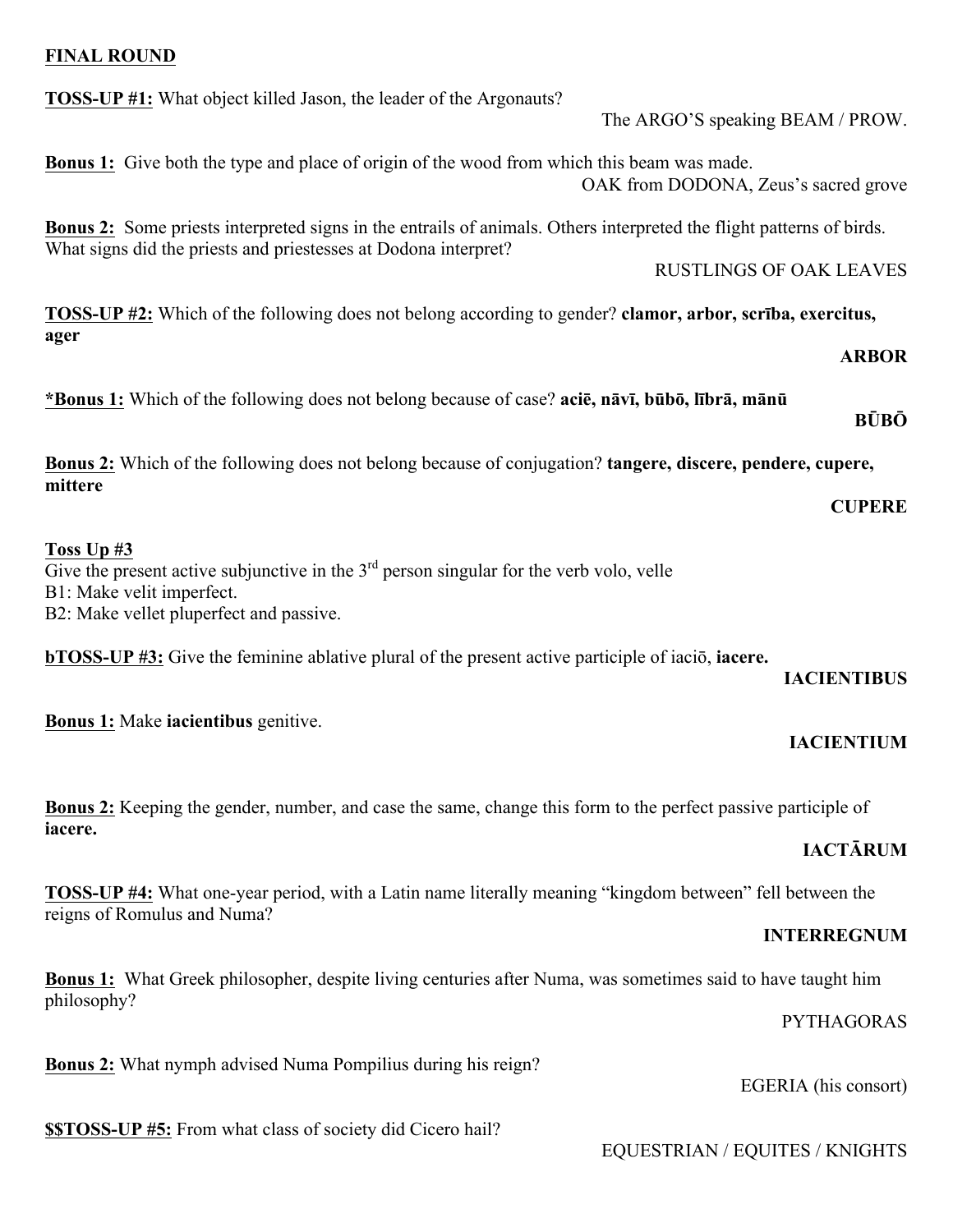| <b>Bonus 1:</b> What did Augustus do to the property threshold required for membership in the <b>ordo</b> equester?<br>HE DOUBLED IT (from 50,000 to 100,000 denarii)<br>[Ask for more information if the answer is "he increased the threshold"] |  |
|---------------------------------------------------------------------------------------------------------------------------------------------------------------------------------------------------------------------------------------------------|--|
| <b>Bonus 2:</b> The equestrian class may have arisen over the centuries from a group originally known as the celeres<br>which was established as a bodyguard by what Roman king?                                                                  |  |
| <b>ROMULUS</b>                                                                                                                                                                                                                                    |  |
| ** PAUSE FOR SCORE UPDATE**                                                                                                                                                                                                                       |  |
| <b>TOSS-UP #6:</b> What youngest son of Priam was sent with his sister Ilione to the stay with the Thracian king of<br>Priam during the Trojan War but was treacherously killed by this very host?                                                |  |
| <b>POLYDORUS</b>                                                                                                                                                                                                                                  |  |
| <b>Bonus 1:</b> What prophetic son of Priam and Arisbe, after his wife Hesperia died from a snake-bite, hurled himself<br>from a cliff and was transformed into a diver bird??                                                                    |  |
| <b>AESACUS</b>                                                                                                                                                                                                                                    |  |
| <b>Bonus 2:</b> What loveliest daughter of Priam was swallowed by the earth when Troy fell?<br><b>LAODICE</b>                                                                                                                                     |  |
| <b>TOSS-UP #7:</b> Which of the following is NOT derived from the same root as the others: contain, attend, content,                                                                                                                              |  |
| tenable, continent?<br><b>ATTEND</b>                                                                                                                                                                                                              |  |
| <b>Bonus 1:</b> Give the first two principle parts and the meaning of the verb at the root of "attend".<br><b>TENDŌ, TENDERE, STRETCH</b>                                                                                                         |  |
| Bonus 2: Most English verbs ending in -tain derive from teneō, tenēre. However, "attain" does not. What is<br>Latin verb root of "attain" and its meaning?                                                                                        |  |
| <b>TANGERE, TOUCH</b>                                                                                                                                                                                                                             |  |
| <b>SSTOSS-UP #8:</b> After what battle did Cleopatra kill herself?<br><b>BATTLE OF ACTIUM</b>                                                                                                                                                     |  |
| <b>Bonus 1:</b> How exactly did Cleopatra, that drama queen, commit suicide?<br>MADE AN ASP / SNAKE BITE HER                                                                                                                                      |  |
| <b>Bonus 2:</b> What son of hers was the last Ptolemaic ruler of Egypt?<br><b>CAESARION</b>                                                                                                                                                       |  |
| <b>TOSS-UP #9:</b> What is the idiomatic meaning of the Latin phrase bellum gerere? Res novae<br>TO WAGE WAR                                                                                                                                      |  |
| Bonus 1: What is the idiomatic meaning of the Latin phrase poenās dare? Res gestae<br>TO PAY A PENALTY / TO BE PUNISHED                                                                                                                           |  |
| <b>Bonus 2:</b> The noun respublica is actually two separate words. Translate each of them separately.<br>RĒS IS THING / AFFAIR / MATTER  AND PŪBLICA IS PUBLIC                                                                                   |  |
| <b>TOSS-UP</b> #10: Translate the relative clause into Latin: the soldiers whom we had followed were weak.<br>QUOS secuti eramus                                                                                                                  |  |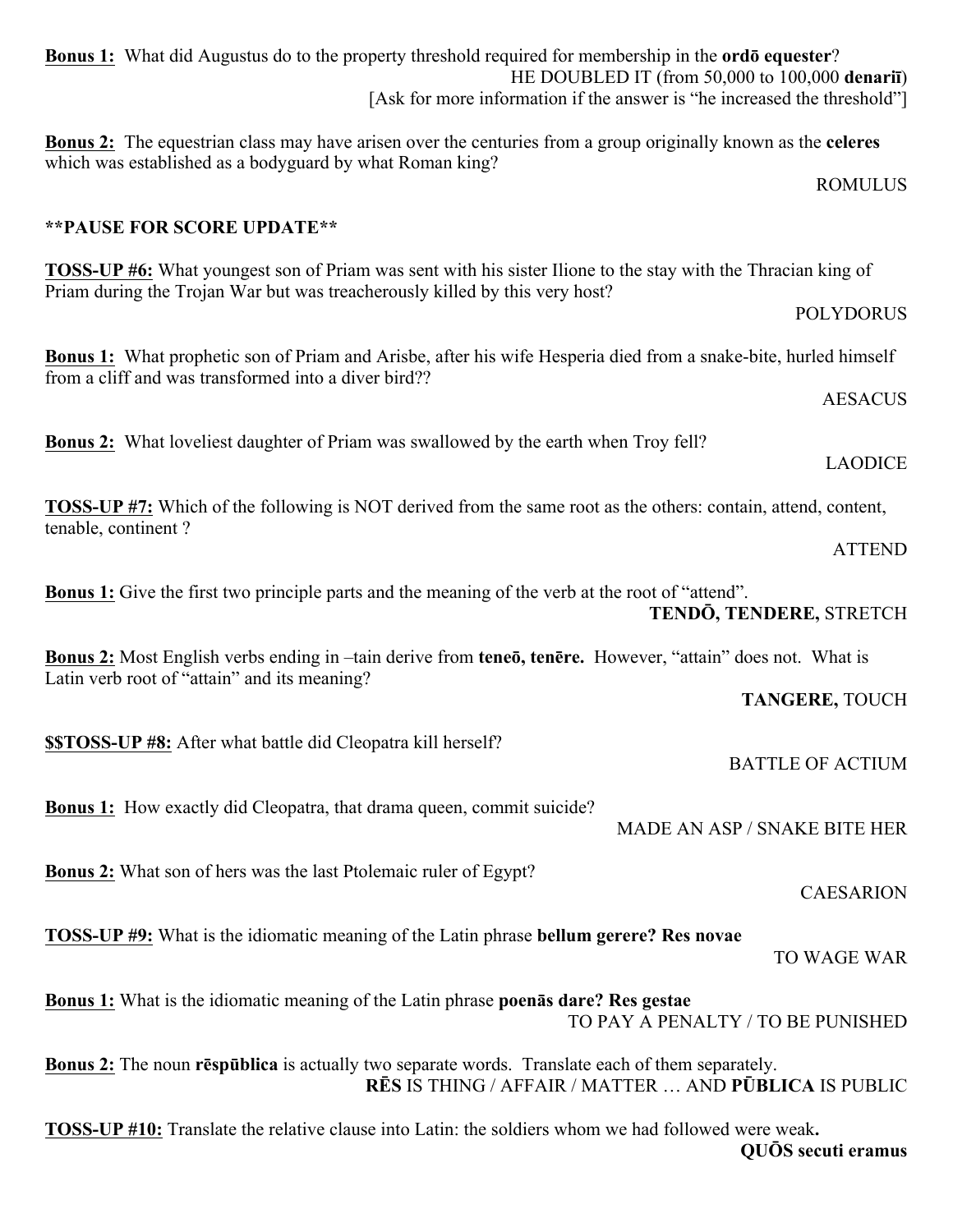| <b>Bonus 1:</b> Translate the relative clause into Latin: the soldiers whom we have believed are Greek<br><b>Quibus credidimus</b>                                            |  |  |
|-------------------------------------------------------------------------------------------------------------------------------------------------------------------------------|--|--|
| <b>Bonus 2:</b> Translate the relative clause into Latin: the swords which we will use are sharp.<br><b>QUIBUS</b> utemur                                                     |  |  |
| ** PAUSE FOR SCORE UPDATE**                                                                                                                                                   |  |  |
| <b>TOSS-UP</b> #11: To what group was Roman citizenship extended after the Social War?<br><b>ALL ITALIANS</b>                                                                 |  |  |
| <b>Bonus 1:</b> What law of 90 B.C. offered citizenship to all Italian communities who had not raised arms against<br>Rome in the Social War?                                 |  |  |
| LEX JULIA (do not accept Lex Plautia Papiria)                                                                                                                                 |  |  |
| <b>Bonus 2:</b> What reformer's assassination helped cause the Social War?<br>(M.) LIVIUS DRUSUS                                                                              |  |  |
| <b>TOSS-UP</b> #12: What son of Agenor followed a cow with moon-shaped spots until it lay down, and founded the<br>city later known as Thebes on that spot?                   |  |  |
| <b>CADMUS</b>                                                                                                                                                                 |  |  |
| <b>Bonus 1:</b> For what daughter of his had Agenor sent Cadmus and all of his brothers to search?<br><b>EUROPA</b>                                                           |  |  |
| <b>Bonus 2:</b> Telephassa accompanied Cadmus to Thebes. How were those two related?<br>TELEPHASSA WAS CADMUS'S MOTHER                                                        |  |  |
| <b>TOSS-UP #13:</b> What derivative of the Latin word meaning "to bear" means "a change or conversion to another<br>form or appearance, especially as applied to languages?"  |  |  |
| <b>TRANSLATION</b>                                                                                                                                                            |  |  |
| <b>Bonus 1:</b> What derivative of the Latin word meaning "to run" means "to acquire, as some sort of consequence,<br>usually undesirable or injurious?"                      |  |  |
| <b>INCUR</b>                                                                                                                                                                  |  |  |
| <b>Bonus 2:</b> What derivative of the Latin word meaning "to stand" means "a condition or detail of something that<br>accompanies, determines, or modifies a fact or event?" |  |  |
| <b>CIRCUMSTANCE</b>                                                                                                                                                           |  |  |
| <b>TOSS-UP</b> #14: What prefect was in charge of Rome's grain supply?<br>PRAEFECTUS ANNONAE                                                                                  |  |  |
| <b>Bonus 1:</b> What "breadbasket of the Roman empire" did Vespasian strategically conquer in order to strengthen his<br>bid for the principate?<br><b>EGYPT</b>              |  |  |
|                                                                                                                                                                               |  |  |
| <b>Bonus 2:</b> The worship of what goddess of fertility and crops spread throughout the Roman Empire from Egypt?                                                             |  |  |

**TOSS-UP #15:** What son of Mezentius was killed by Aeneas in book 10 of the Aeneid?

Lausus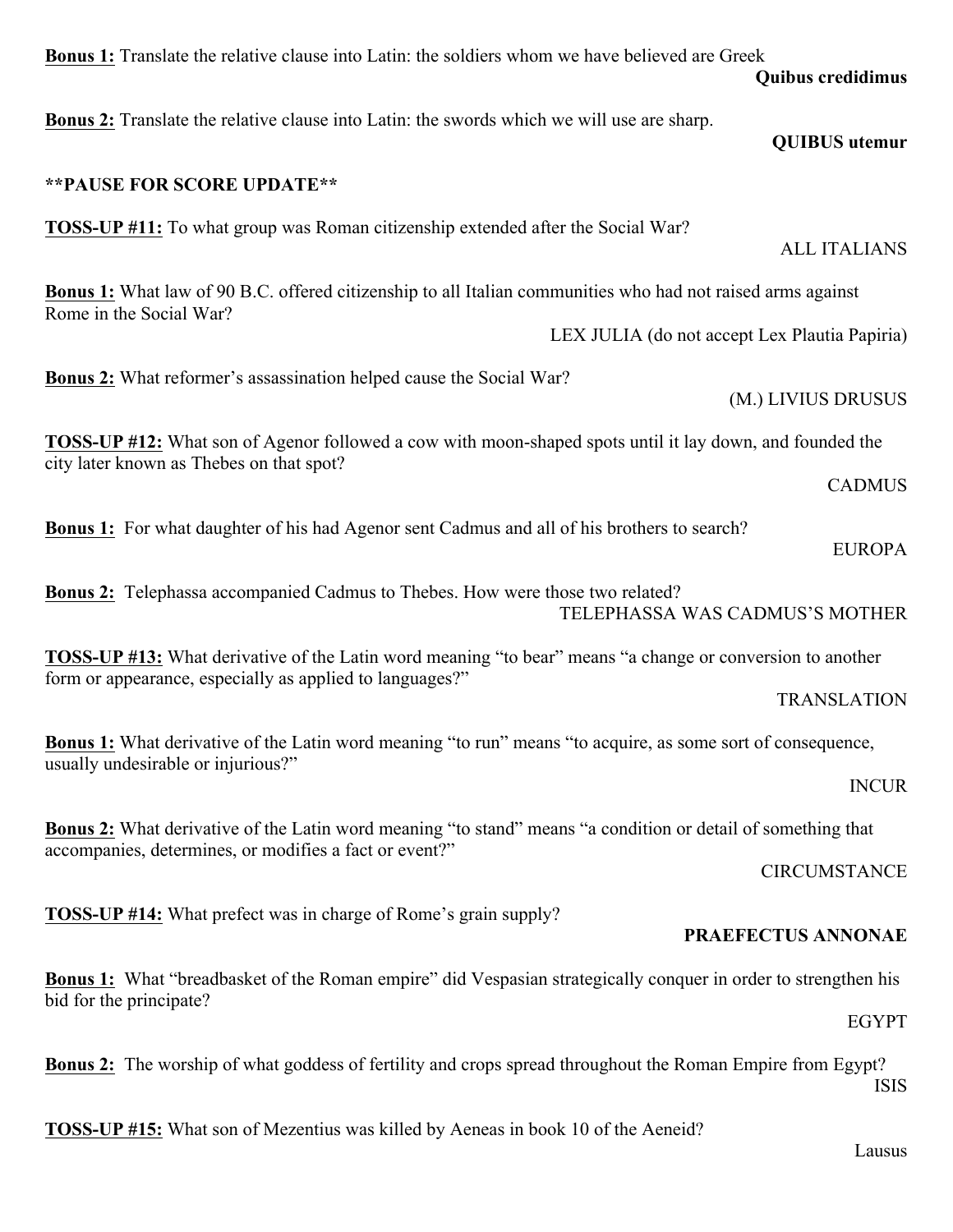**Bonus 2:** Who is the trumpeter of Troy whom Aeneas must bury before he can enter the underworld?

## **\*\*PAUSE FOR SCORE UPDATE\*\***

**TOSS-UP #16:** Translate the motto of Idaho. Esto Perpetua

# **Bonus 1:** Do the same for the abbreviation **Q.E.D. QUOD ERAT DĒMONSTRANDUM,** WHICH WAS TO BE PROVED

**Bonus 2:** Do the same for the abbreviation **ibid.**

**TOSS-UP #17:** What famous Roman wrote a work on grammar entitled **De Analogiā**, served as co-consul with Marcus Calpurnius Bibulus, and invaded Britain?

**Bonus 1:** To what religious office was Julius Caesar, still a teenager, appointed after the death of Merula? FLAMEN DIALIS

**Bonus 2:** Who removed Julius Caesar, after proscribing him, from the political dead end that was the office of Flamen Dialis?

**TOSS-UP #18:** Translate the verb form **īverāmus.**

**Bonus 1:** Translate the verb form **māvultis**

**Bonus 2:** Make the verb **nōlō** 2nd person plural.

**TOSS-UP #19:** What women, considered daughters of the state, were given seats of honor at public games? VESTAL VIRGINS

**Bonus 1:** What was the punishment if a Vestal Virgin broke her vow of chastity? BURIAL ALIVE (within the city limits, with a few days of food and water)

**Bonus 2:** What wicked uncle of Rhea Silvia enforced this punishment against her?

# **\*\*PAUSE FOR SCORE UPDATE\*\***

**TOSS-UP #20:** Welcome to the Cinema Romana! What summer movie would be known in Latin as **Cēnā, Supplicā, Amā?** 

**Bonus 1:** What movie would be known in Latin as **Via Mūrālis: Pecūnia Numquam Dormit** WALL STREET: MONEY NEVER SLEEPS

# **IBIDEM,** AT/IN THE SAME PLACE

(Gaius) JULIUS CAESAR

WE HAD GONE

YOU [ALL] PREFER

# **NŌN VULTIS**

EAT PRAY LOVE

**AMULIUS** 

M

**SULLA**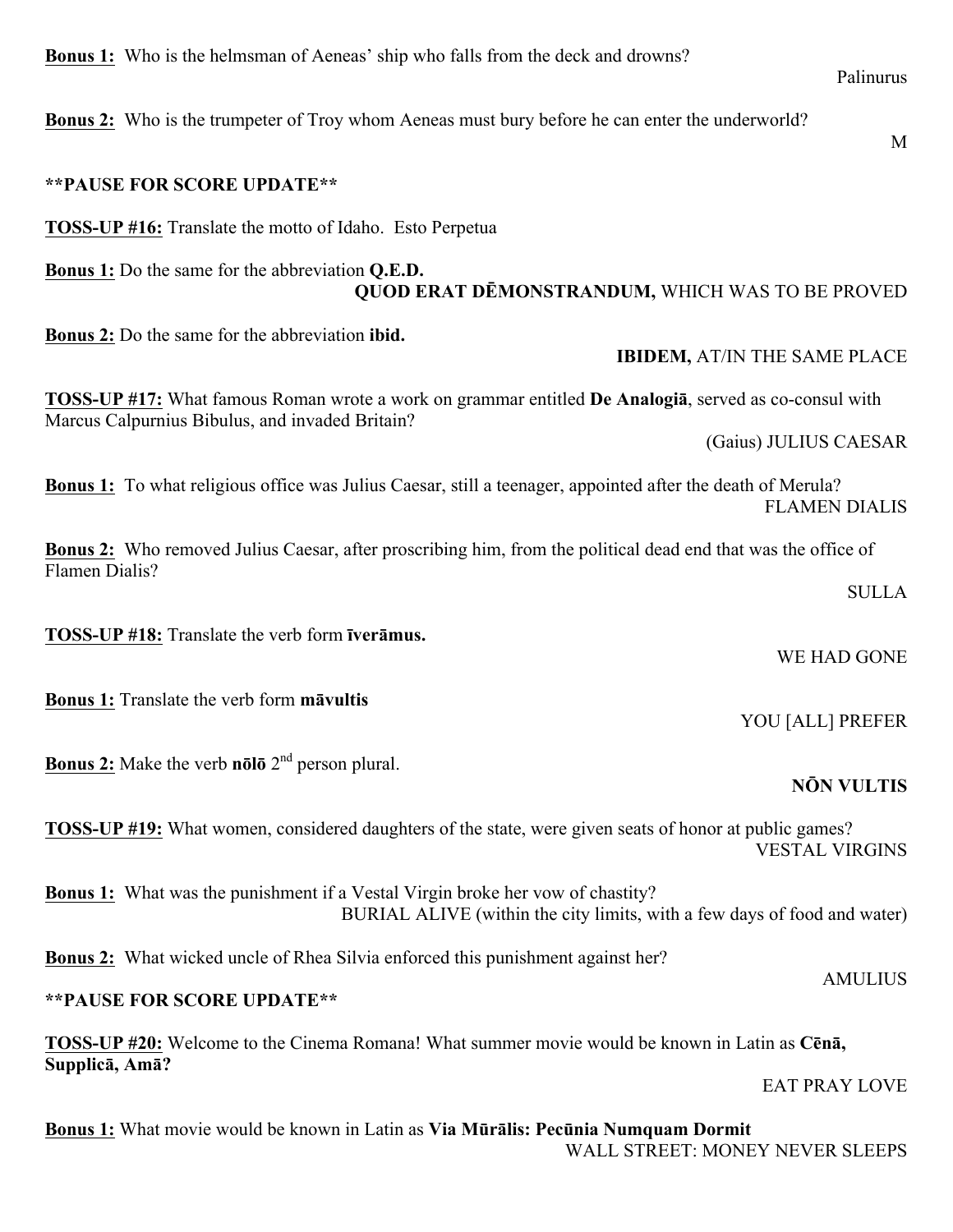**Bonus 2:** What old movie would be known in Latin as **Annī Optimī Vītārum Nostrārum?** 

THE BEST YEARS OF OUR LIVES

Toss Up # 21 The Oscars are Sunday night. How would you say, in Latin, the title of the Best Picture Nominee 127 Hours? CENTUM ET SEPTEM VIGINTI HORAE

B1: Now this one: The Fighter

PUGNATOR B2: How about: The King's Speech ORATIO REGIS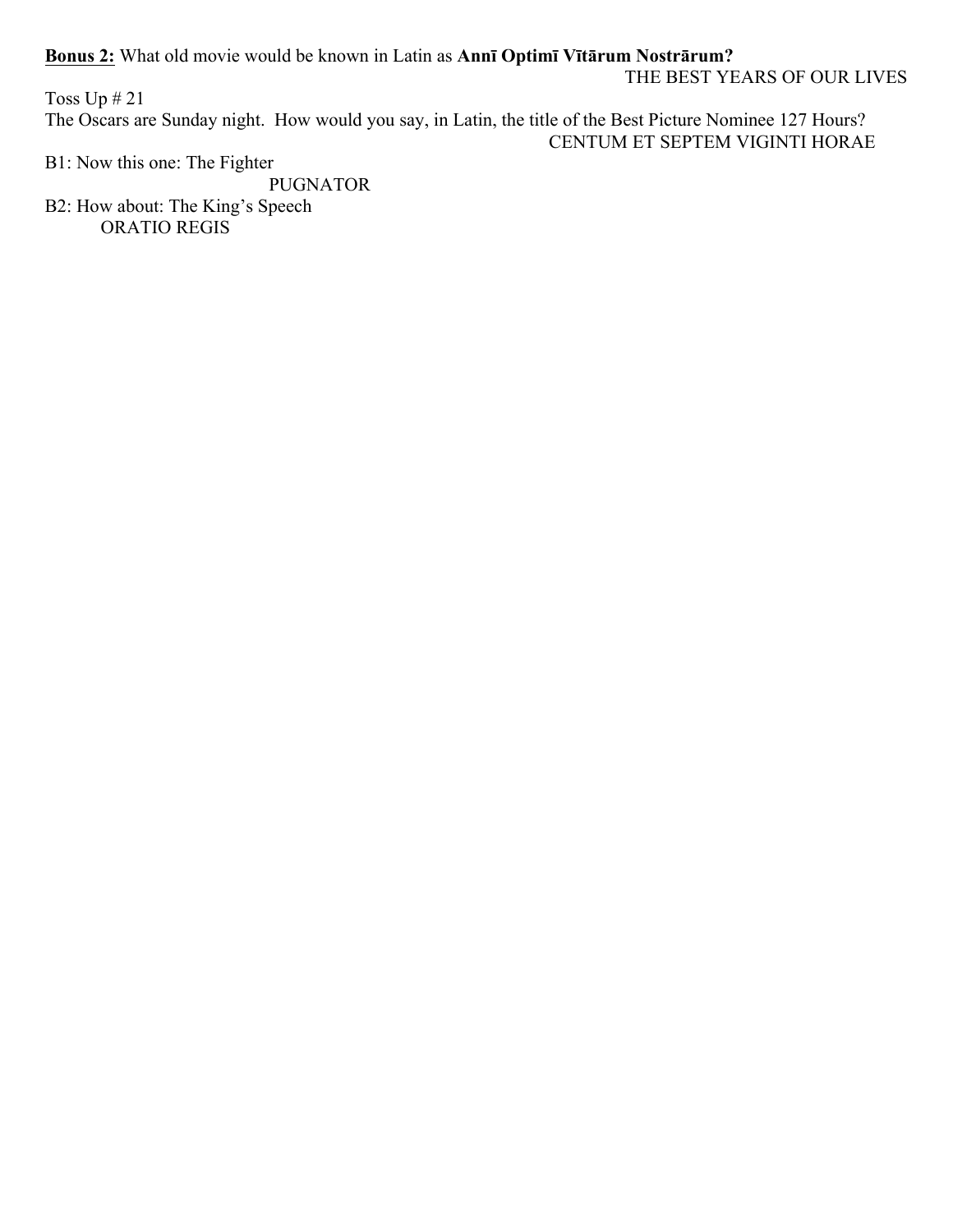# 2011 IJCL Certamen Advanced FINAL

TOSS-UP #1: What use of the Dative case is found in the following quote from Book VI of Vergil's *Aeneid*: " **Facilis dēscēnsus Avernō"?** DATIVE OF PLACE TO WHICH/DIRECTION B1: What kind of adverb is exemplified in the following quote from Book I of Vergil's *Aeneid*: "**Ō terque quaterque beātī"?** NUMERAL ADVERBS B2: What use of the ablative is exemplified in the following quote from Book VI of Vergil's *Aeneid*: "**Nunc animīs opus**"? ABLATIVE WITH SPECIAL VERBS (ACCEPT ABLATIVE OF MEANS/INSTRUMENT, cf. § 411, Note #2 in A&G)

TOSS-UP #2: What Roman poet wrote the following lines about himself: **Ille ego quī fuerim, tenerōrum lūsor amōrum, quem legis, ut nōris, accipe posteritās. Sulmō mihi patria est….** (PUBLIUS) OVID(IUS) (NASO)

B1: These lines come from the tenth poem of Ovid's *Tristia*. Where was Ovid when he wrote this work? TOMI(S)/IN EXILE/BLACK SEA B2: What other collection of letters did Ovid write while in exile in Tomi?? *EPISTULAE EX PONTŌ*

TOSS-UP #3: Two days ago on Feb 22, you could have celebrated a Roman holiday in your own life. it was on this day that the Romans traditionally honored blood relations. What is the Latin term for those individuals related through blood? **COGNĀTIŌ**

B1: The closest tie of relationship in Roman times was considered to be that of individuals who could trace their lineages to a common male ancestor. What is the Latin term for this familial bond?

#### **AGNĀTIŌ**

B2: What is the Latin term for individuals connected only through marriage?

### **ADFĪNĒS**

TOSS-UP #4: What Roman leader led resistance against Sulla in Spain from 82 to 73 BC, and even pretended to receive secret information from his white fawn? SERTORIUS

B1: From what deity did Sertorius claim to receive his secret information?

#### DIANA

B2: Who treacherously assassinated Sertorius in 74 or 73 BC, and was in turn himself executed? PEPERNA

TOSS-UP #5: What son of Eupeithes was the first suitor killed by Odysseus after the Ithacan king reveled himself? **ANTINOUS** 

B1: What suitor took Dolius's daughter, Melantho, as a mistress? EURYMACHUS

B2: How were Melantho and the other treacherous women of Odysseus's household executed?

THEY WERE HANGED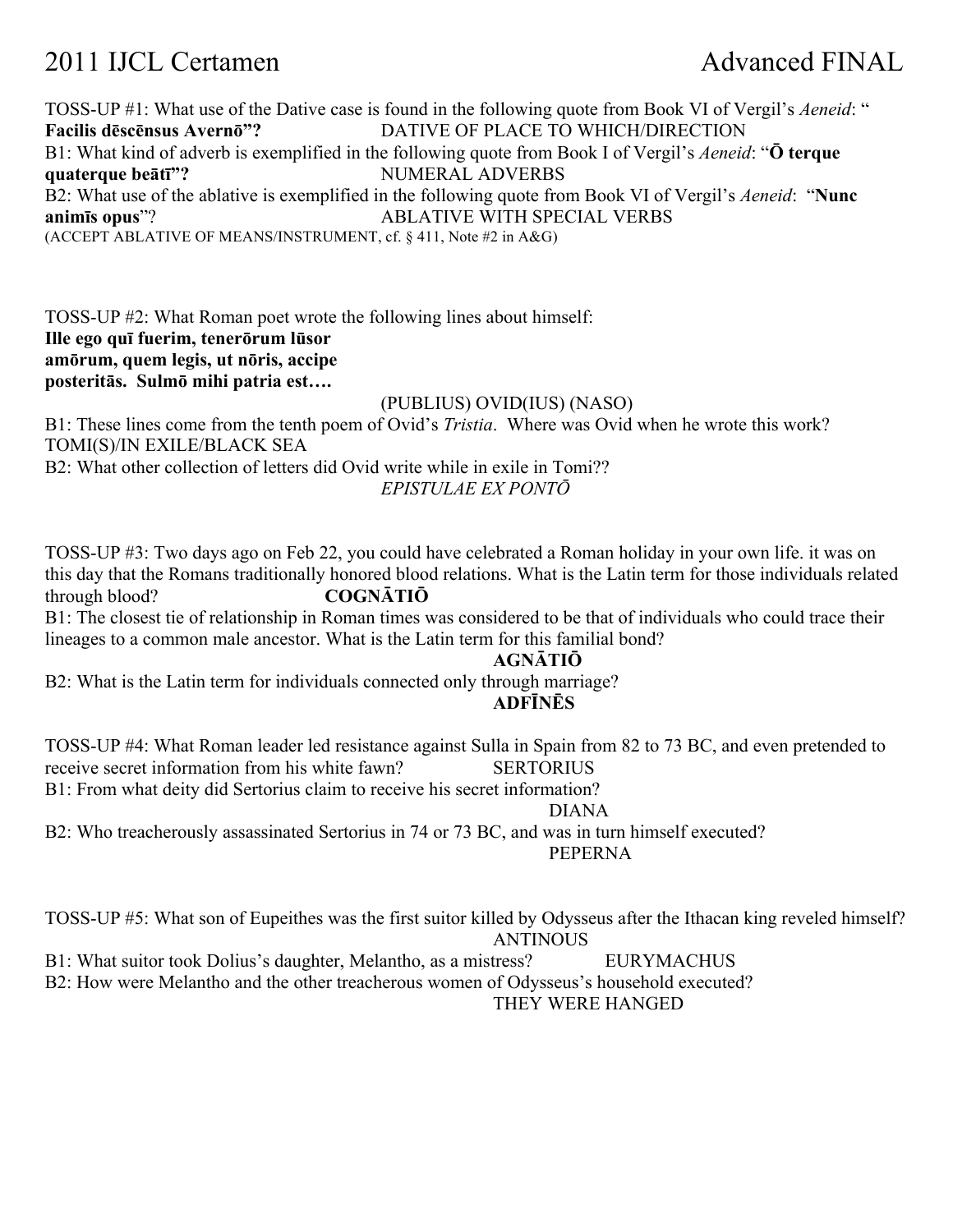TOSS-UP #6: What kind of subordinate clause is illustrated in the following sentence: "**erant quī Caesarem bonum hominem fuisse putārent**"? RELATIVE CLAUSE OF CHARACTERISTIC Bonus #1: What kind of subordinate clause is illustrated in the following sentence: **" Fac ut celeriter respondeas"**?

SUBSTANTIVE CLAUSE OF RESULT

Bonus #2: What kind of subordinate clause is illustrated in the following sentence: **"ōderint dum metuant"?**

CLAUSE OF PROVISO

TOSS-UP #7: What golden age literary work was a collection of informal verse letters addressed to Polonius, Julius Florus, Albius, Torquatus, Augustus, and Maecenas, among others?

### *EPISTULAE/EPISTLES*

B1: What 476-line work of Horace is sometimes called the third book of the *Epistles*?

### *ARS POETICA*

B2: What earlier work of Horace, composed in 17 B.C., consists of 19 Sapphic strophes sung in alternating fashion by a chorus of boys and a chorus of girls? *CARMEN SAECULARE*

TOSS-UP #8: Which English word, if any, is **not** derived from the same ultimate Latin root as the others: aversion, divorce, verity, varsity.

**VERITY** 

B1: What Latin adjective with what English meaning lies at the root of disparage, nonpareil, peer, and umpire? **PAR**, EQUAL/EVEN/FAIR

B2: What Latin deponent verb with what English meaning lies at the root of the following words: passion, compatible, and patience?

# **PATIOR**, ALLOW/SUFFER/PERMIT

TOSS-UP #9: Translate the following sentence: "**Discēmus sī volēmus."** WE WILL LEARN IF WE WANT (TO)

B1: Translate this sentence: **"Sī vīveret, sermōnēs eius audīrēmus"?**

IF (S)HE WERE LIVING/ALIVE, WE WOULD HEAR HER/HIS SPEECHES

B2: Translate this sentence: **"Nisi argentārius omnisciēns fuisset, meam pecūniam nōn amīsisset"?** IF THE BANKER HAD BEEN OMNISCIENT, HE WOULD NOT HAVE LOST MY

**MONEY** 

TOSS-UP #10: What son of Panopeus built the Trojan horse with the aid of Athena? EPEIUS

B1: From what mountain's forests did Epeius get the timbers which he used to build the horse? MT. IDA

B2: What Greek soldier inside the horse almost gave away the Greek trick when Helen imitated the voice of his wife? ANTICLUS

(The above question is sourced from Tripp and is not actually from the Ilia)

TOSS-UP #11: **Dēscrībāmus nunc proprietātēs dictiōnum in hāc sententiā: "Quis fallere possit amantem?" Quae pars ōrātiōnis est "quis"? PRŌNOMEN** B1: **Dēscrībāmus nunc proprietātēs dictiōnum in hāc sententiā: "Quis fallere possit amantem?"Cuius coniūgātiōnis est "fallere"? TERTIAE** B2: Dēscrībāmus nunc proprietātēs dictiōnum in hāc sententiā: "Quis fallere possit amantem?"Cuius modī **est "possit"? SUBIUNCTIVĪ**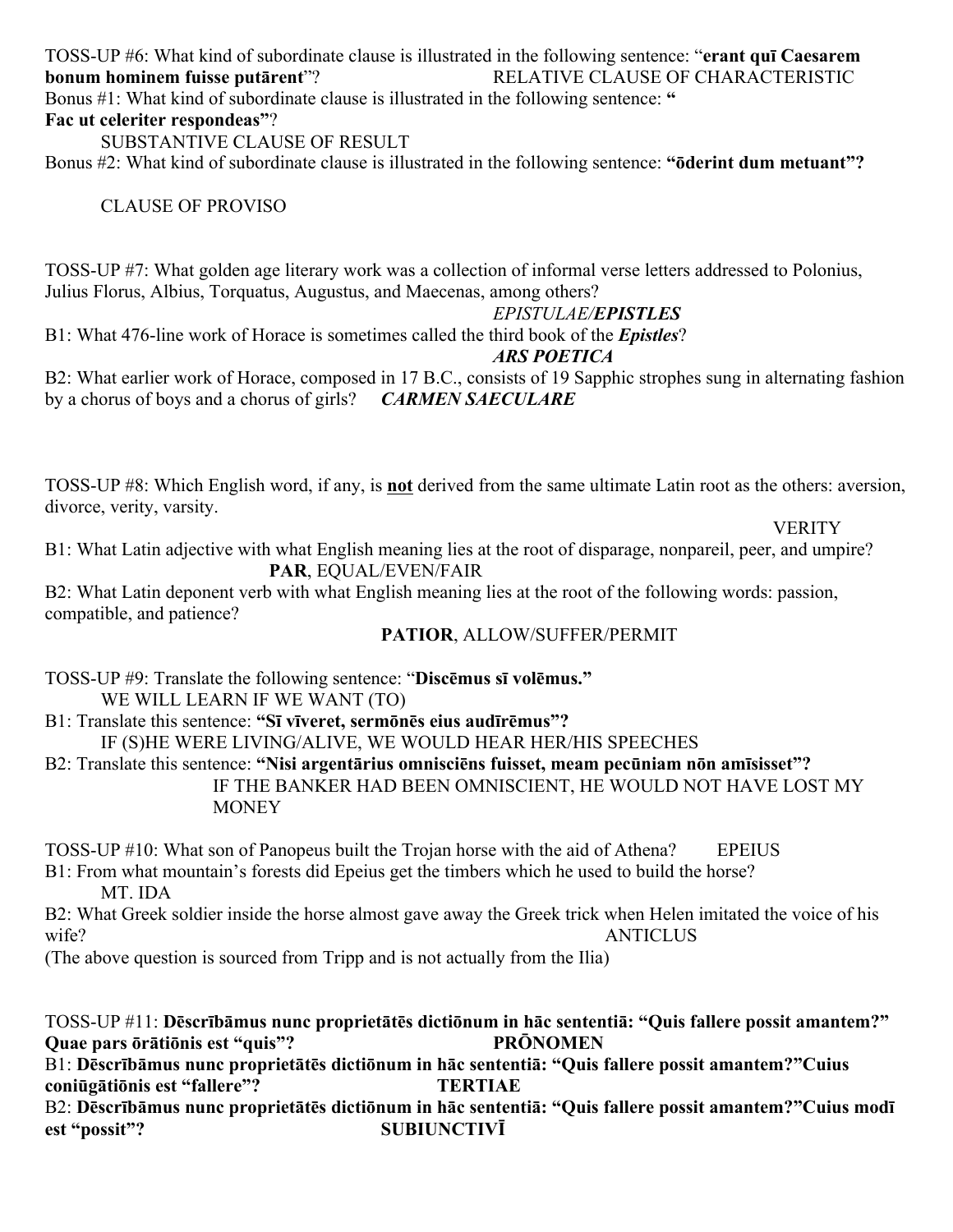TOSS-UP #12: According to Vergil's *Aeneid*, what Arcadian emigrant welcomes Aeneas near the future site of Rome? EVANDER

B1: In his speech to Aeneas, Evander claims to have done what three times to Erulus, the king of Praeneste?

# KILLED HIM

B2: What cruel Etruscan king, who later allies himself with Turnus, does Evander say was exiled to Latium? **MEZENTIUS** 

# TOSS-UP #13: Differentiate in meaning between **aliter** and **alter**. **ALITER**, OTHERWISE/**ALTER**, THE OTHER (OF TWO) B1: Differentiate in meaning between **scopulum** and **scutum**. **SCOPULUM** CRAG/CLIFF; **SCUTUM** SHIELD B2: Differentiate in meaning between the verbs **niteō** and **nītor**. **NITEŌ**, SHINE; **NĪTOR**, STRIVE, LEAN ON

TOSS-UP #14: What Roman poet told the story of Orpheus and Eurydice in the fourth book of his didactic poem on farming entitled *Georgics*? (PUBLIUS) VERGIL(IUS) (MARO)

B1: What is the general subject matter of the fourth book of the *Georgics*?

### BEE-KEEPING

B2: Whom does Vergil address in both the last line of the *Georgics* and the first line of the *Eclogues*? **TITYRUS** 

TOSS-UP #15: What was the name given to the lower dungeon of the Carcer where five of the Catilinarian conspirators were executed by strangulation? TULLIANUM B1: In what building in the Roman Forum could one find the repository of weights and measures, in addition to a former meeting place of the Senate? TEMPLE OF CASTOR AND POLLUX B2: What building in the Roman Forum is best known for being the venue where Cicero delivered his Fourth Catilinarian Oration, and was also constructed in the  $4<sup>th</sup>$  century BC to commemorate the end of the struggle between the patricians and the plebeians? TEMPLE OF CONCORD between the patricians and the plebeians?

TOSS-UP #16: After what military disaster in 9 A.D. did Augustus supposedly exclaim "Give me back my legions!"

# **CLADES VARIANA/**BATTLE OF TEUTOBERG FOREST

B1: To what general, responsible for the loss of the three legions to the Cherusci chieftain Arminius, did Augustus supposedly give this demand?

# (QUINTILIUS) VARUS

B2: Who had, in 19 B.C., recovered the military standards lost to the Persians in 53 B.C. by Crassus? **TIBERIUS** 

TOSS-UP #17: What Latin noun with what English meaning is found at the root of the following English words: malign, jaunty, gender, and genre? **GENUS**/KIND,TYPE, CLASS, SORT B1: What Latin noun with what English meaning is found at the root of "filigree" and "granule"? **GRĀNUM**/GRAIN B2: What Latin noun with what English meaning is found at the root of "gravy"? **GRĀNUM**/GRAIN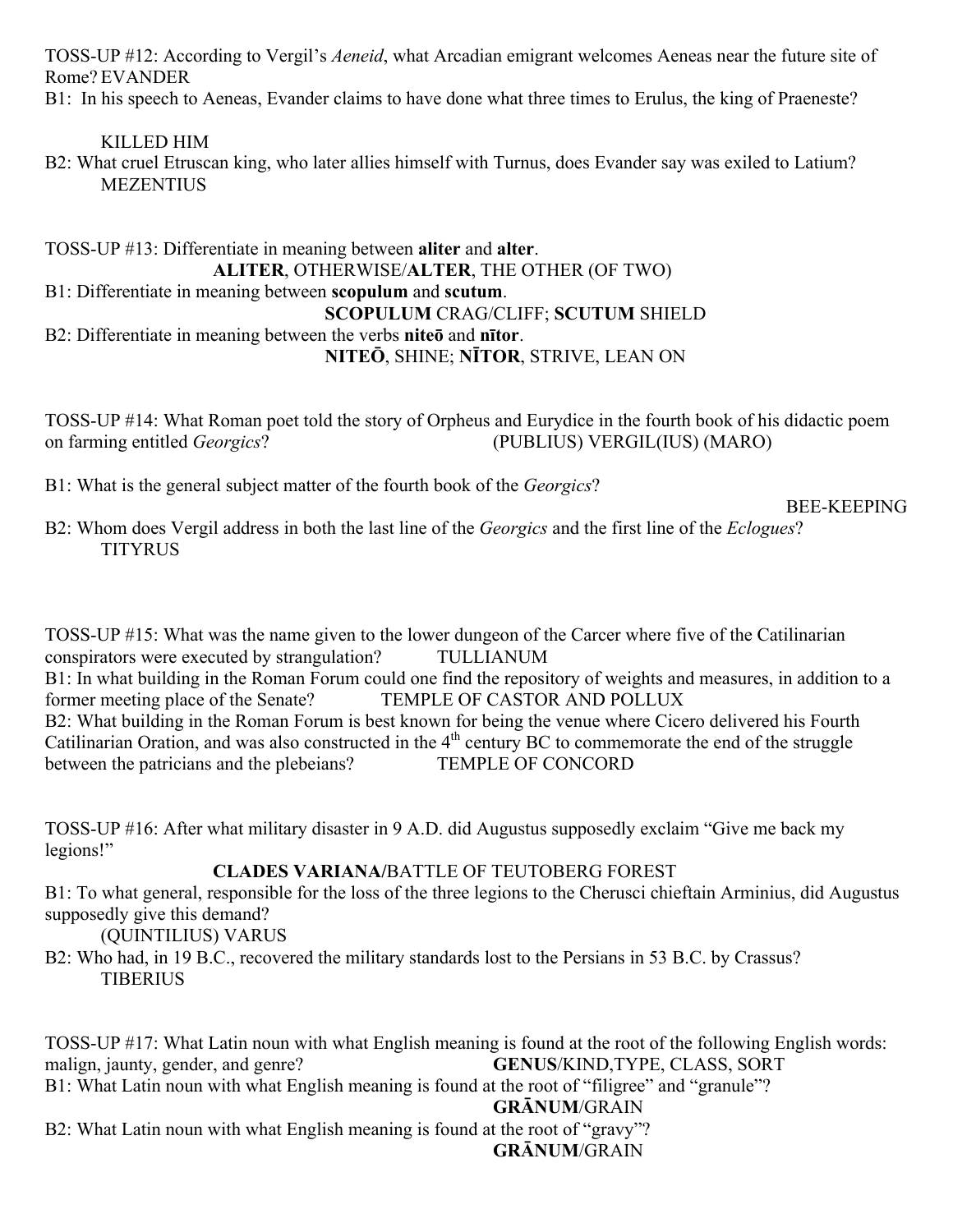TOSS-UP #18: Who am I? My half brother Cebriones was my charioteer until he was killed by the Greek Patroclus. Although I avenged Cebriones by killing Patroclus, I was later killed by Achilles. Who am I?

B1: What Argive warrior was the charioteer of Diomedes? **STHENELUS** 

B2: Sthenelus's parents were notably involved in the Seven Against Thebes campaign. His father was killed in battle and his mother died shortly afterward. For five points, name Sthenelus's parents. CAPANEUS AND EVADNE

TOSS-UP #19: **Quid anglicē significat "deesse"?** TO FAIL/TO BE LACKING/TO BE MISSING

B1: **Quid anglicē significat "superesse"?**

TO REMAIN OVER/TO BE LEFT OVER

# B2: **Quid anglicē significat "prōdesse"?**

TO BENEFIT/BE OF AID TO

TOSS-UP #20: Augustus' sister Octavia supposedly wept when she heard Vergil read about what son of hers who died suddenly in 23 B.C.?

**MARCELLUS** 

B1: In the *Aeneid*, Anchises tells of the exploits of another Marcellus who had won the **spolia opima** in 222 B.C. After what battle, commemorated also by Naevius in one of his **fabulae praetexta**, did Marcellus win this rare distinction?

CLASTIDIUM

B2: What enemy leader had this Marcellus defeated in single combat to win the **spolia opima**?

VIRIDOMARUS

# **HECTOR**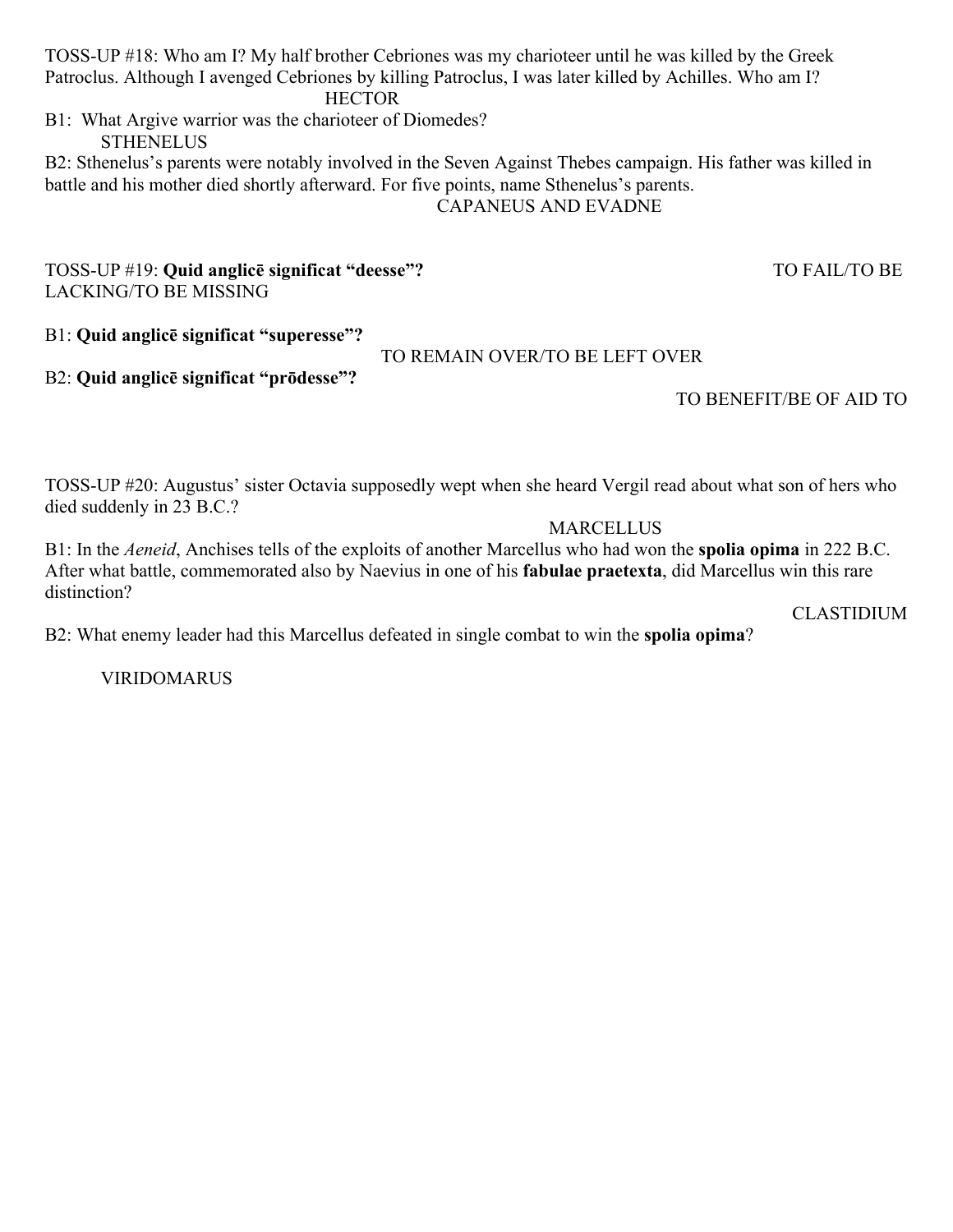# **2011 IJCL Novice Finals**

**TOSS UP 1:** Give the second person plural, present active indicative form of **clāmō**. **CLĀMĀTIS**

**BONUS 1:** Give the same form of the verb **sum**. **ESTIS**

**BONUS 2:** Say in Latin, "You are good teachers." **(VŌS) ESTIS BONĪ MAGISTRĪ / BONAE MAGISTRAE**

**TOSS UP 2:** What daughter of Zeus and Metis was born from her father's head? **ATHENA** 

**BONUS 1:** What son of Zeus and Semele was born from his father's thigh? **DIONYSUS**

**BONUS 2:** Jealous of her husband's affairs, Hera once decided to produce her own child. The result was what lame blacksmith god? **HEPHAESTUS**

**TOSS UP 3:** You are walking into a Roman villa. You first enter a large, spacious room with a hole in the ceiling and a basin in the floor. What is the term for this basin? **IMPLUVIUM**

**BONUS 1:** What is the term for the hole in the ceiling, which the Romans built to allow light into the ātrium? **COMPLUVIUM**

**BONUS 2:** In what entryroom of a Roman house would the **compluvium** and **impluvium** both be found? **IMPLUVIUM**

**TOSS UP 4:** Give the Latin and English for the abbreviation i.e. **ID EST, THAT IS**

**BONUS 1:** Give the Latin and English for the abbreviation p.m. **POST MERIDIEM, AFTER NOON**

**BONUS 2:** Give the Latin and English for the abbreviation e.g. **EXEMPLĪ GRĀTIĀ, FOR THE SAKE OF EXAMPLE**

**TOSS UP 5:** Publius Cornelius Scipio received the agnomen "Africanus" for his victory over Hannibal at what battle in 202 BC, which ended the Second Punic War? **ZAMA**

**BONUS 1:** Who received the agnomen "Cunctator" because of his delaying tactics against Hannibal during the Second Punic War? **(QUINTUS) FABIUS (MAXIMUS)**

**BONUS 2:** What agnomen was given to Scipio Aemilianus for his capture of Numantia in 133 BC? **NUMANTINUS \*\*PAUSE FOR SCORE CHECK\*\***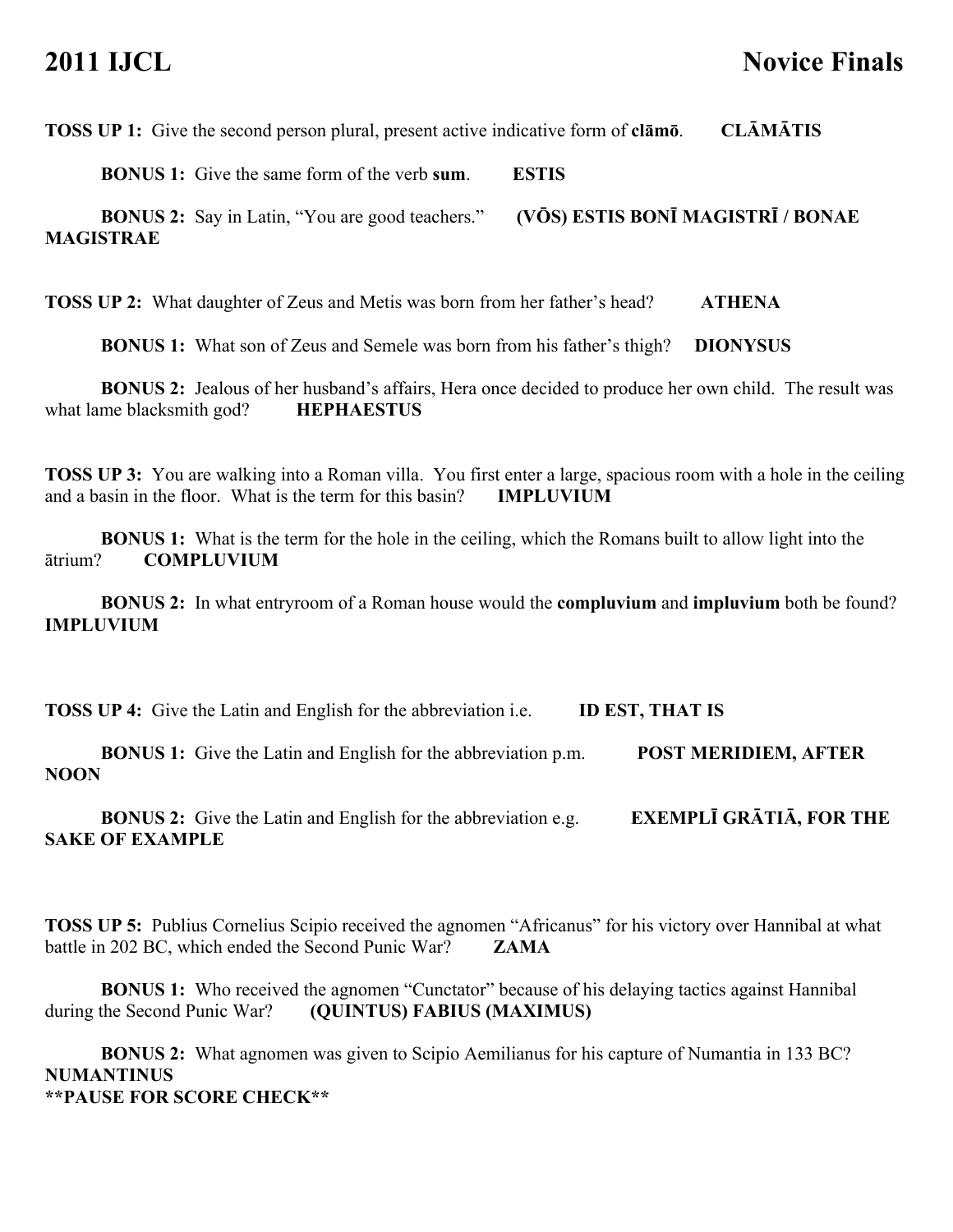**TOSS UP 6:** What daughter of Pandora repopulated the earth after a flood with her husband Deucalion? **PYRRHA**

**BONUS 1:** To their dismay, what were Deucalion and Pyrrha instructed to do to restore the world's population? **THROW THE BONES OF THEIR MOTHER BEHIND THEIR BACKS**

**BONUS 2:** Deucalion, not wanting to dig up his mother's grave, realized the "bones" were actually what? **ROCKS**

**TOSS UP 7:** Translate the following sentence into Latin: We are afraid of the big dog. **TIMĒMUS CANEM MAGNUM / MAGNAM.**

**BONUS 1:** Translate this sentence into Latin: Marcus praises his dog. **MARCUS CANEM LAUDAT.**

**BONUS 2:** Translate this sentence into Latin: The dog is happy. **CANIS LAETUS / LAETA EST.**

**TOSS UP 8:** Name one group of people in Rome who would wear a toga praetexta. **CHILDREN / BOYS / PRIESTS / MAGISTRATES**

**BONUS 1:** Who in Rome would wear a toga candida? **A MAN SEEKING PUBLIC OFFICE**

**BONUS 3:** What toga did a young man don at the age of sixteen, when he became a man? **TOGA VIRILIS/PURA/ALBA**

**TOSS UP 9:** This early Roman patriot defended a bridge against the Etruscans alone. What was his name? **HORATIUS (COCLES)**

**BONUS 1:** These Etruscans were fighting under Lars Porsenna, who was the king of what city to the north of Rome? **VEII**

**BONUS 2:** In what region of Italy was the city Veii, as well as many other Etruscan strongholds? **ETRURIA**

**TOSS UP 10:** Listen carefully to the passage, which I will read twice, and IN LATIN answer the question that follows.

**Cornēlia et Decimus habitant in īnsulā. Decimus Cornēliam amat. Cornēlia amat legere librōs. Decimus, vir bonus, habet multōs librōs. Mox, Cornēlia quoque amat Decimum quod Decimus saepe librōs dat Cornēliae!**

**THE QUESTION:** Ubi Cornēlia et Decimus habitant? **IN ĪNSULĀ**

| <b>BONUS 1:</b> Quid Cornelia amat? | (CORNĒLIA) (AMAT) LEGERE / LIBRŌS / LEGERE |
|-------------------------------------|--------------------------------------------|
| <b>LIBRŌS / DECIMUM</b>             |                                            |

**(SAEPE) LIBRŌS DAT (CORNĒLIAE).**

**BONUS 2:** Cūr Cornēlia amat Decimum? **(CORNĒLIA AMAT DECIMUM QUOD) DECIMUS** 

**\*\*PAUSE FOR SCORE CHECK\*\***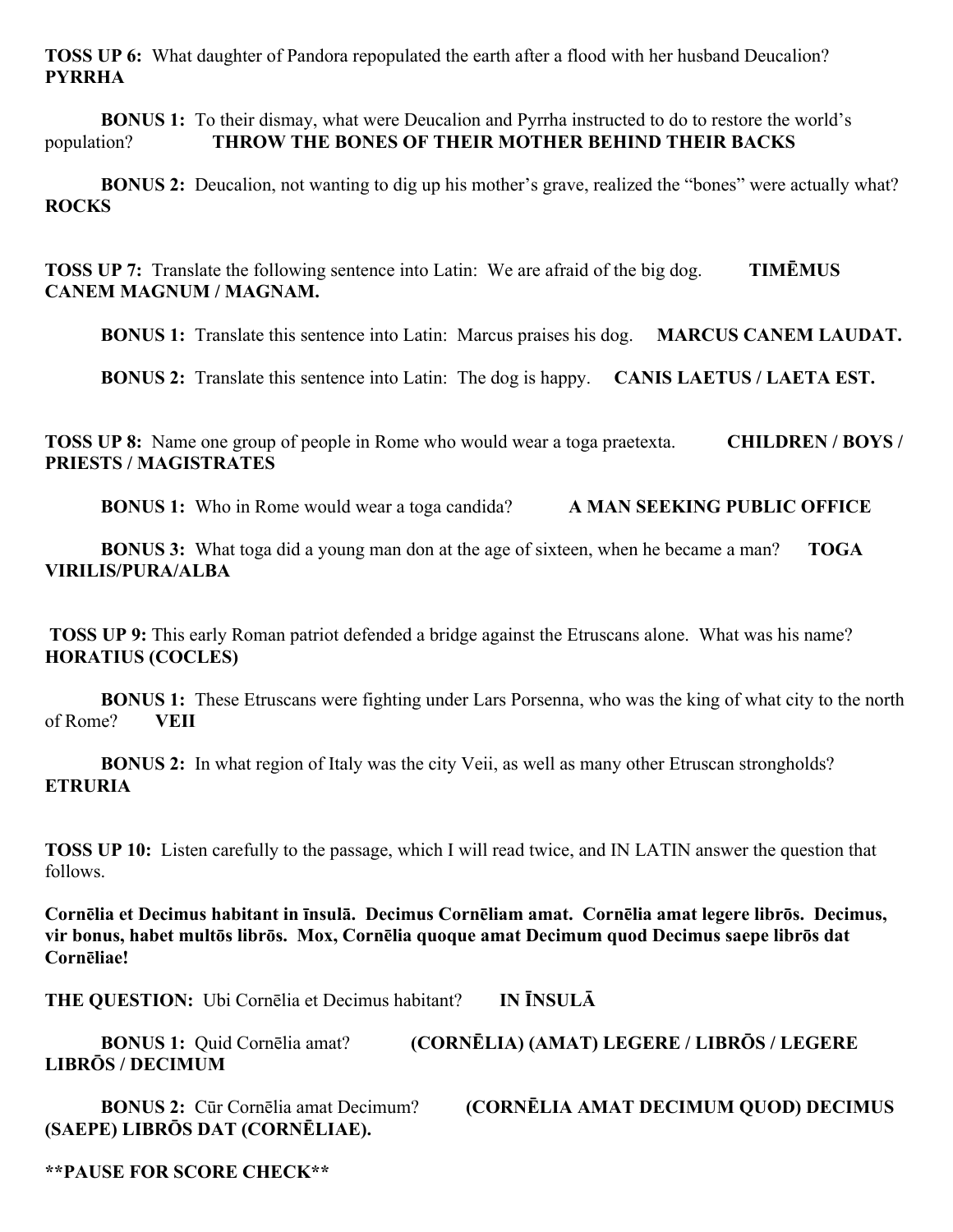**TOSS UP 11:** Which of the following words, if any, cannot belong because of case? **discipulī, agricolārum, puerōrum, deīs, vīnī DEĪS**

**BONUS 1:** In what case are all the rest of the words in the list? **GENITIVE**

**BONUS 2:** What case is **deīs**? **DATIVE / ABLATIVE**

**TOSS UP 12:** Into what were Baucis and Philemon transformed? **OAK AND LINDEN TREES**

**BONUS 1:** What two gods visited every house in the village until only Baucis and Philemon would let them in? **JUPITER AND MERCURY / ZEUS AND HERMES**

**BONUS 2:** In return for their hospitality, into what did Jupiter and Mercury turn the hut of the elderly couple? **A TEMPLE**

**TOSS UP 13:** What was the long dividing wall in the circus, around which the chariots raced? **SPĪNA**

**BONUS 1:** Name one of the two markers the Roman used to count the number of laps that had been run in the race. **EGGS / DOLPHINS**

**BONUS 2:** How many laps were in a typical race in the circus? **SEVEN** 

**TOSS UP 14:** What is the gender of the nouns **poēta**, **dominus**, and **vir**? **MASCULINE**

**BONUS 1:** What is the gender of the nouns **corpus**, **nōmen**, and **cubiculum**? **NEUTER**

**BONUS 2:** What is the gender of the nouns **domus** and **vīlla**? **FEMININE**

**TOSS UP 15:** What emperor, the last of the Julio-Claudians, was notorious for persecuting the Christians and fiddling while Rome burned? **NERO**

**BONUS 1:** Under what emperor did Rome reach its greatest territorial extent? **TRAJAN**

**BONUS 2:** Who was the last emperor of Rome? **ROMULUS AUGUSTULUS**

#### **\*\*PAUSE FOR SCORE CHECK\*\***

**TOSS UP 16:** Give the meaning of the Latin verb at the root of timid. **TO FEAR**

**BONUS 1:** Give the Latin verb and its meaning at the root of exclaim. **CLĀMŌ, TO SHOUT**

**BONUS 2:** Give the Latin noun and its meaning at the root of terrain. **TERRA, LAND**